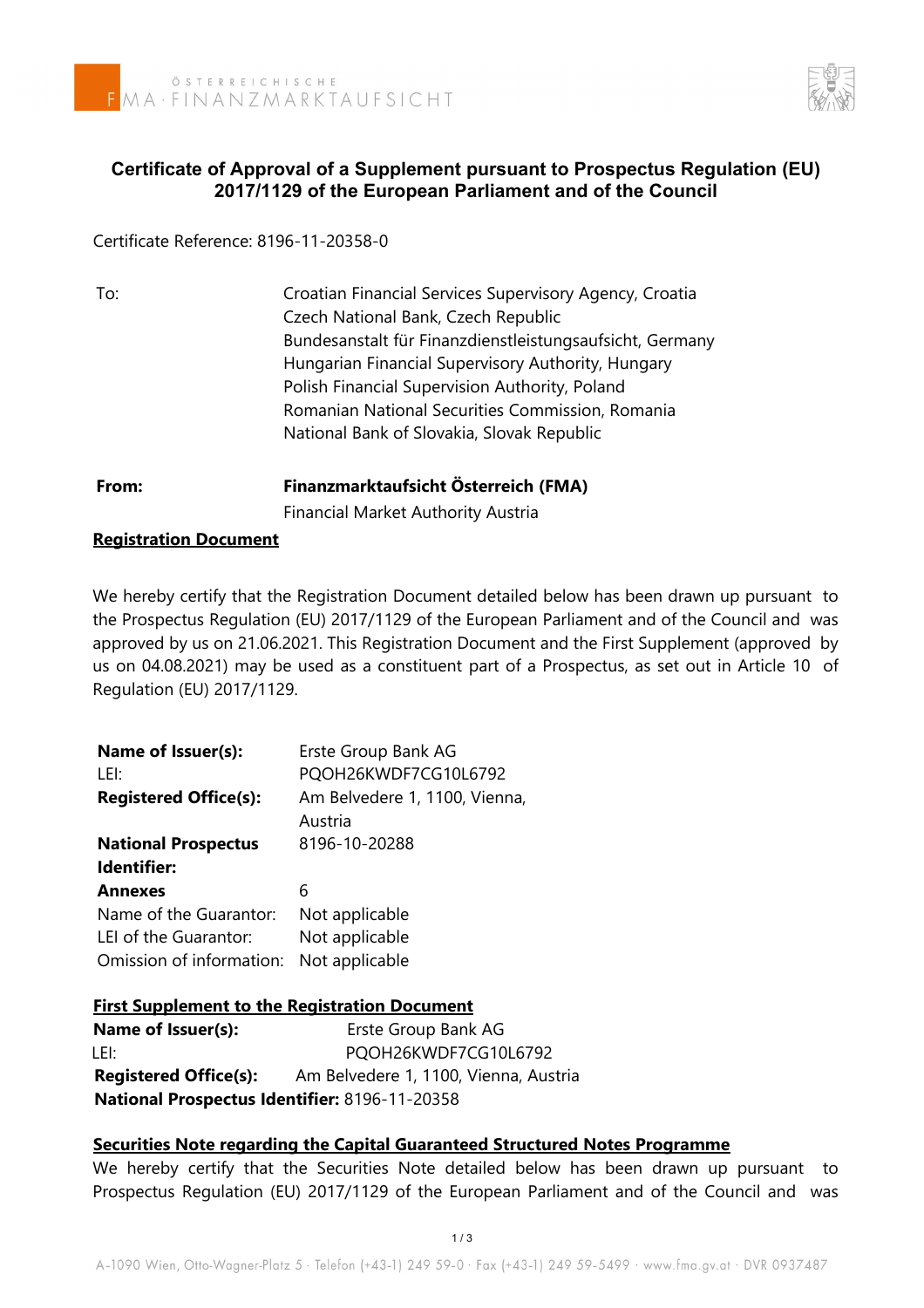

approved by us on 25.06.2021. *This Securities Note was notified according to Article 25 para 1 Prospectus Regulation (EU) 2017/1129 to: CZ, DE, ES, HR, HU, PL, RO, SK*

| Name of Issuer(s):                     | Erste Group Bank AG                           |
|----------------------------------------|-----------------------------------------------|
| LEI:                                   | PQOH26KWDF7CG10L6792                          |
| <b>Registered Office(s):</b>           | Am Belvedere 1, 1100, Vienna, Austria         |
| <b>Type of Securities:</b>             | Capital Guaranteed Structured Notes Programme |
| <b>National Prospectus Identifier:</b> | 8196-03-20311                                 |
| <b>Annexes</b>                         | 14, 15, 17, 22, 28                            |
| Name of the Guarantor:                 | Not applicable                                |
| LEI of the Guarantor:                  | Not applicable                                |
| Omission of information:               | Not applicable                                |

#### **Securities Note regarding the Warrants Programme**

We hereby certify that the Securities Note detailed below has been drawn up pursuant to Prospectus Regulation (EU) 2017/1129 of the European Parliament and of the Council and was approved by us on 09.07.2021. *This Securities Note was notified according to Article 25 para 1 Prospectus Regulation (EU) 2017/1129 to: CZ, DE, HU, RO*

| Name of Issuer(s):                     | Erste Group Bank AG                   |
|----------------------------------------|---------------------------------------|
| LEI:                                   | PQOH26KWDF7CG10L6792                  |
| <b>Registered Office(s):</b>           | Am Belvedere 1, 1100, Vienna, Austria |
| <b>Type of Securities:</b>             | Warrants Programme                    |
| <b>National Prospectus Identifier:</b> | 8196-03-20324                         |
| <b>Annexes</b>                         | 14, 17, 22, 28                        |
| Name of the Guarantor:                 | Not applicable                        |
| LEI of the Guarantor:                  | Not applicable                        |
| Omission of information:               | Not applicable                        |

## **Details of the Base Prospectus regarding the Capital Guaranteed Structured Notes Programme:**

We hereby certify that the Registration Document approved by us on 21.06.2021, the First Supplement (approved by us on 04.08.2021) together with the Securities Note regarding the Capital Guaranteed Structured Notes Programme approved by us on 25.06.2021 forms a Prospectus consisting of separate documents pursuant to Article 10 of Prospectus Regulation (EU) 2017/1129 of the European Parliament and of the Council.

| Name of Issuer(s):                     | Erste Group Bank AG                            |
|----------------------------------------|------------------------------------------------|
| LEI:                                   | PQOH26KWDF7CG10L6792                           |
| <b>Registered Office(s):</b>           | Am Belvedere 1, 1100, Vienna, Austria          |
| <b>Type of Securities:</b>             | Capital Guaranteed Structured Notes Programme) |
| <b>National Prospectus Identifier:</b> | 8196-03-20311                                  |
| <b>Annexes</b>                         | 6, 14, 15, 17, 22, 28                          |
| Name of the Guarantor:                 | Not applicable                                 |
| LEI of the Guarantor:                  | Not applicable                                 |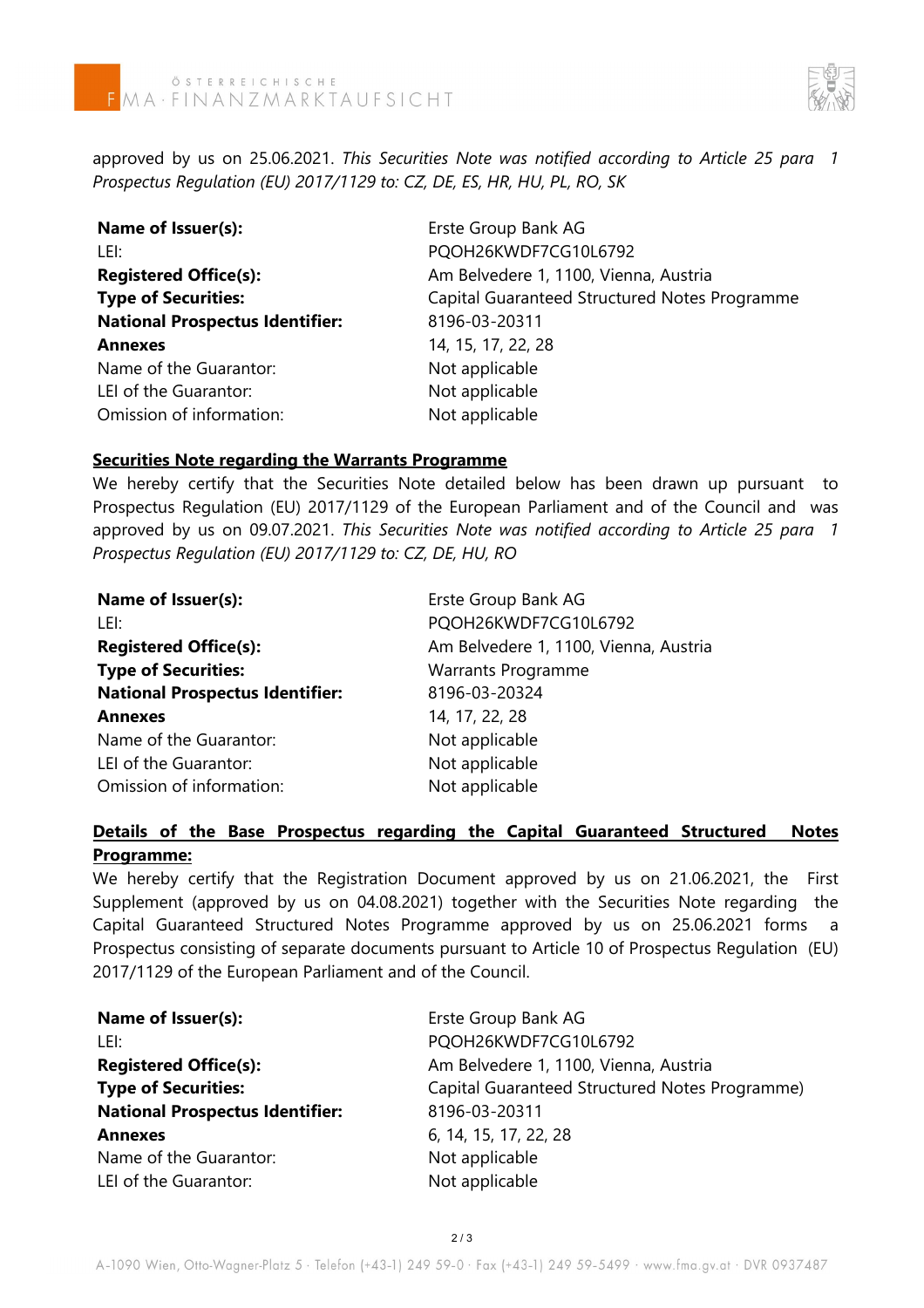



Omission of information: Not applicable

#### **Details of the Base Prospectus regarding the Warrants Programme:**

We hereby certify that the Registration Document approved by us on 21.06.2021, the First Supplement (approved by us on 04.08.2021) together with the Securities Note regarding the Warrants Programme approved by us on 09.07.2021 forms a Prospectus consisting of separate documents pursuant to Article 10 of Prospectus Regulation (EU) 2017/1129 of the European Parliament and of the Council.

| Name of Issuer(s):                     | Erste Group Bank AG                   |
|----------------------------------------|---------------------------------------|
| LEI:                                   | PQOH26KWDF7CG10L6792                  |
| <b>Registered Office(s):</b>           | Am Belvedere 1, 1100, Vienna, Austria |
| <b>Type of Securities:</b>             | <b>Warrants Programme</b>             |
| <b>National Prospectus Identifier:</b> | 8196-03-20324                         |
| <b>Annexes</b>                         | 6, 14, 17, 22, 28                     |
| Name of the Guarantor:                 | Not applicable                        |
| LEI of the Guarantor:                  | Not applicable                        |
| Omission of information:               | Not applicable                        |

Yours faithfully,

Financial Market Authority On behalf of the Executive Board

Mag. Susanne Reder MA Mag. Fabio Falchetto Deputy Head of Division

signed electronically

Date: 04.08.2021 Attachments:

(1) First Supplement as of and approved on 04.08.2021 to the Registration Document of Erste Group Bank AG, as of and approved on 21.06.2021